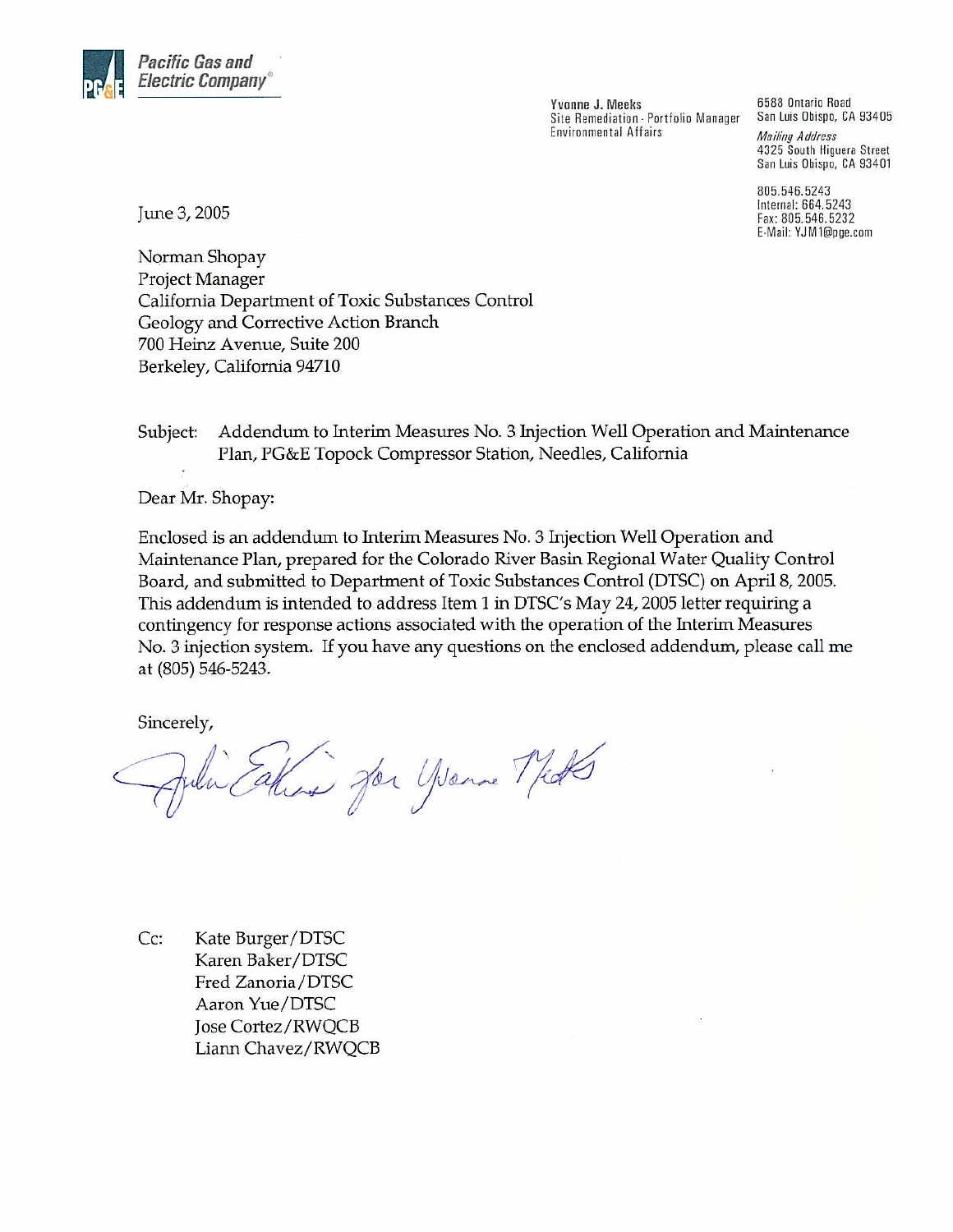## **Interim Measures No. 3 Injection Well Operation and Maintenance Plan Addendum**

This addendum to the *Interim Measures No. 3 Injection Well Operation and Maintenance Plan* (O&M Plan) addresses the requirement for a contingency plan to respond to hydraulic and chemical changes arising in the alluvial aquifer as a result of injection. The changes to injection flow rates within the injection wells, that are a normal consequence of injection well operations, have previously been discussed in Section 3.3 of the O&M Plan and will be further discussed in this addendum.

## **Contingency Plan for Well Rehabilitation**

The O&M Plan presents various options for rehabilitation of the injection wells as they experience an expected decline in injectivity over time. The monitoring parameters, frequency of data collection, triggering mechanism for initiating rehabilitation, and metric for determining whether rehabilitation has been successful are presented in this addendum.

The initial metrics for determining when rehabilitation is necessary include the measured parameters of injection rate, water level in the well during injection, and the water quality of backflush water. This information initially will be collected monthly but the frequency may be adjusted in the future based on injection well performance. The specific injectivity will be calculated over time, and recorded separately for each injection well. An anomalous increase in the rate of decline in specific injectivity will result in an investigation of the potential causes for decrease (potential causes are listed in Section 3.3 of the O&M Plan). Based on the results of this investigation, a method for well rehabilitation that addresses the cause will be selected and implemented.

Successful rehabilitation is expected to return specific injectivity to a level slightly below the original. This recovered value varies from well to well and is dependant upon formation characteristics, aquifer and injection water qualities, and well design parameters.

## **Contingency Plan for Groundwater Hydraulic Changes**

Pre-injection modeling was performed as part of the *Draft Groundwater and Hydrogeologic Investigation Report for Interim Measures No. 3 Injection Area* to provide information on how the injection system would perform over time, the fate of the injected water, and the effects of injection on the extraction system. The results of this evaluation —coupled with the field-derived parameters of water levels, water chemistry, and aquifer properties—serve as a baseline for the hydraulic response of the injection system.

The actual field response of the injection system and how closely it conforms to the predicted response will be monitored over time, with adjustments being made to system operation, if merited, based on the results of this comparison. The hydraulic response is expected to arrive at three of the observation monitoring well clusters (OW-1S/M/D, OW-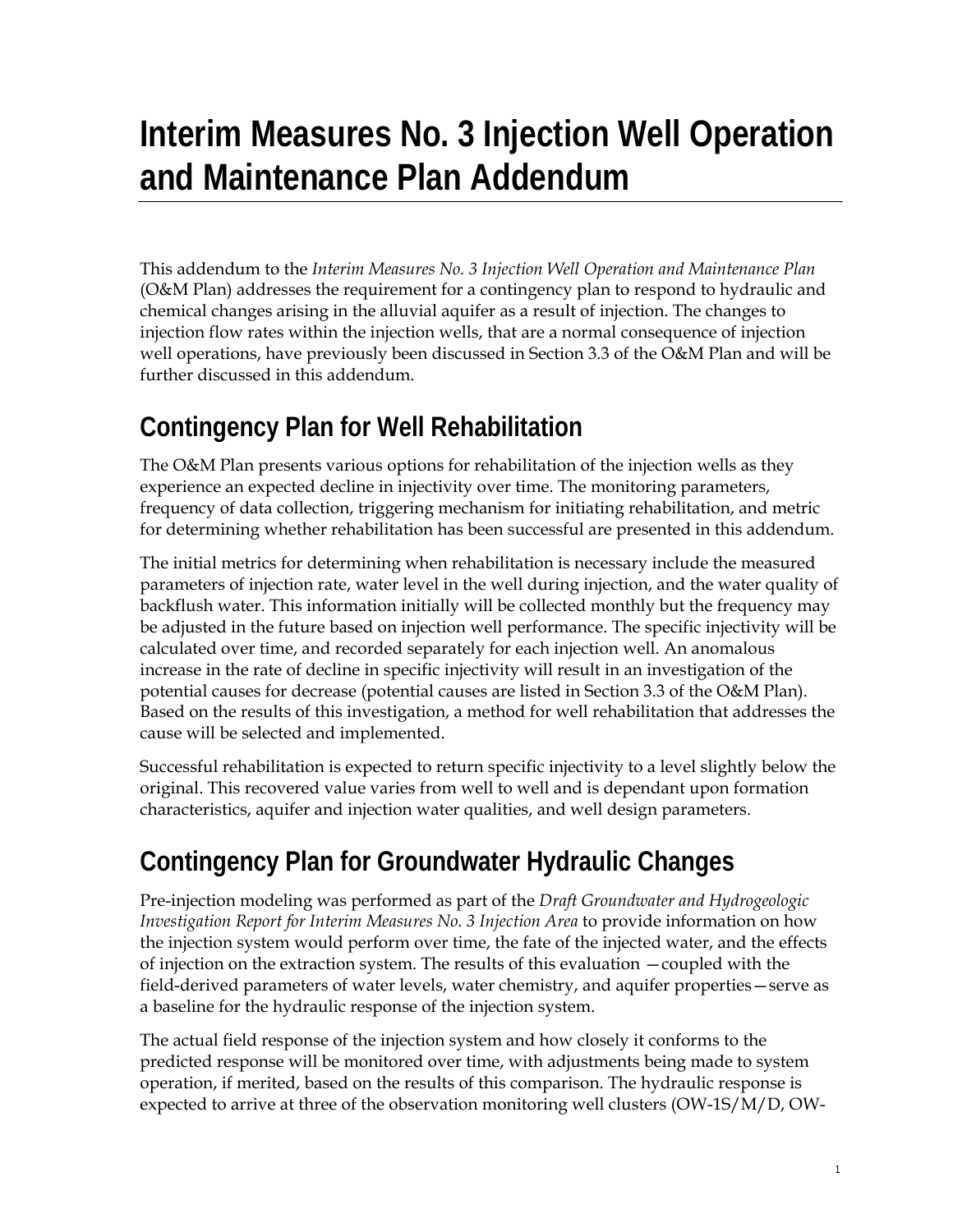2S/M/D, and OW-5S/M/D) within the first few months of operations, and this information will be used to update the groundwater model. The response is not anticipated to reach the compliance monitoring wells (CW-1M/D through CW-4M/D) or the OW-3S/M/D cluster until after the first year of operations, providing an adequate amount of time to update the predictions and make any needed changes to the operation. Changes to the system could include varying the flow rate between multiple injection wells, varying the injection depth interval within a well, and construction of new wells.

## **Contingency Plan for Groundwater Quality Changes**

The Interim Measure No. 3 (IM3) treatment system involves extracting water from the floodplain portion of the site and then treating the water to remove chromium. The extracted water shares a similar origin with groundwater in the injection area but shows some variance in chemistry due to water quality stratification and exposure to the atmosphere during the treatment process. Geochemical modeling of mixing reactions that could take place between the injected water and the host groundwater indicate that water quality will not be degraded due to the known water-water and water-rock interactions, but it is prudent to plan out a contingency program both for identifying potential problems and for providing timely corrections to problems should they arise.

Figure 1 presents a flow chart for the contingency plan for how groundwater quality change within the injection system will be managed. The foundation of this system is timely reporting of any exceedance of an established Action Level. The Action Level will be based on the results of an analysis of the baseline groundwater quality data for the injection area and will use data evaluation procedures provided in the *Groundwater Compliance Monitoring Plan for Interim Measure No. 3 Injection Area*. The monitoring data, collected initially on a monthly basis for the first 6 months and quarterly past that point, will be evaluated to determine if an exceedance has been detected. After notifying the appropriate regulatory agencies, verification of the sample results will be performed (this will occur within 30 days of the original reported exceedance). If the exceedance is verified, increased sampling of the compliance point where the exceedance occurred will be implemented. The frequency of sampling will be increased to biweekly for the specified parameter and for any other parameter associated with this exceedance. (Note: quarterly sampling for the full suite of parameters will continue outside of this contingency program.)

After sufficient information has been collected (within 90 days of the initial reporting), a report will be prepared to verify that an exceedance has occurred and to establish that the concentration of the specified parameter is remaining at an elevated or increasing level. A recommendation for adjustments to the injection system will be made in this report. These adjustments could include modifications to how the IM3 treatment plant is currently being operated to decrease the concentration of the specified parameter injected in the plant effluent, or modifications to the discrete screen intervals into which the treated effluent is being injected. The initial compliance monitoring points for groundwater quality are relatively close to the injection point, so results from implementing these measures should be known within a few months' time (before injected water can move a significant distance from the injection point).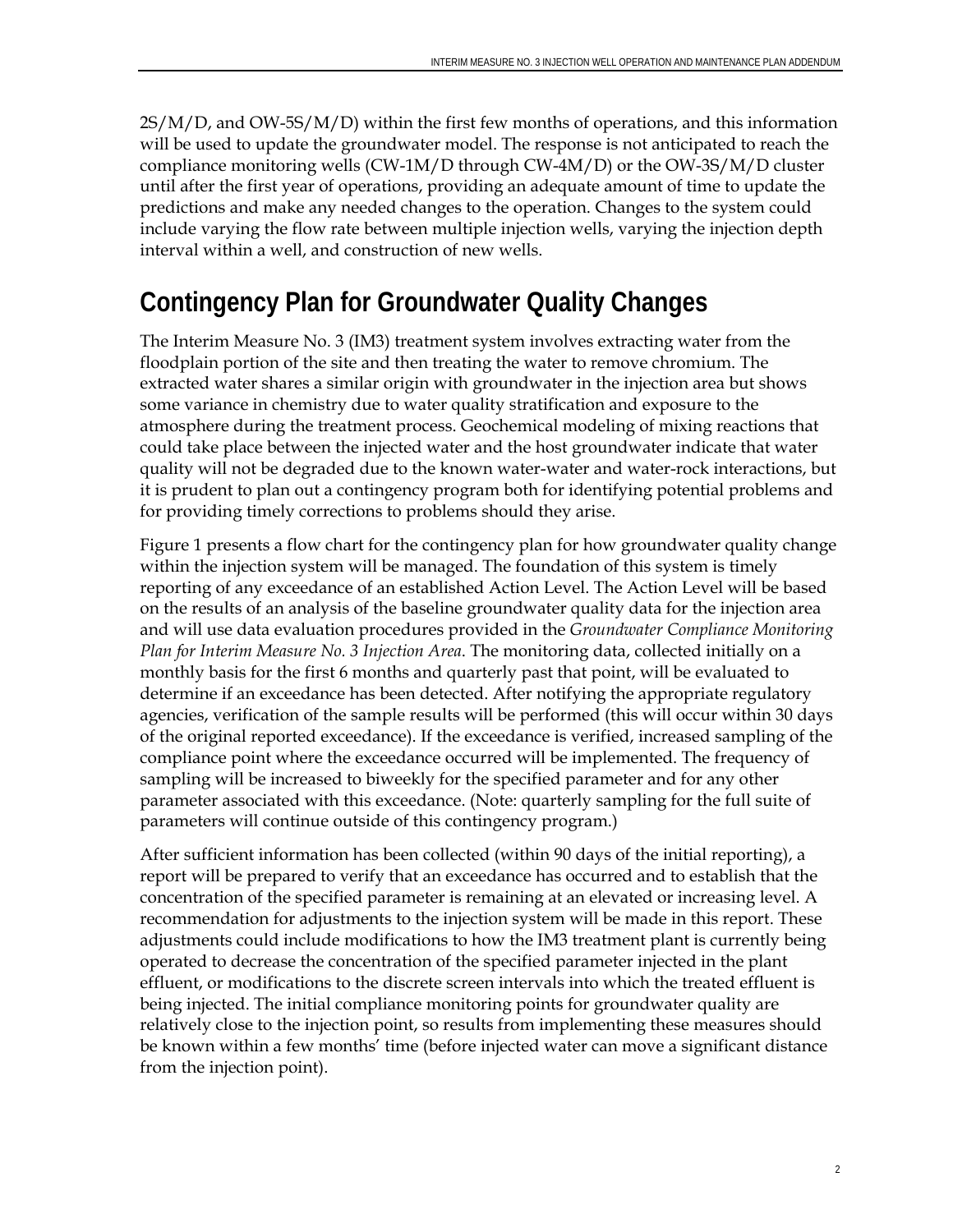If short-term methods do not decrease the exceedance at the compliance point to concentrations below the Action Level within a time frame similar to that over which the original exceedance was observed, a recommendation will be made to implement long-term methods. These methods could include the addition of components to the treatment process to remove a specific constituent or the installation of new injection wells with screened intervals restricted to injection depth intervals not showing exceedance.

Should the long-term actions not decrease the specified parameter to concentrations below the Action Level, longer-term actions for disposal of treated water as discussed in contingency planning for IM3 will be developed and submitted for approval to the regulatory agencies.